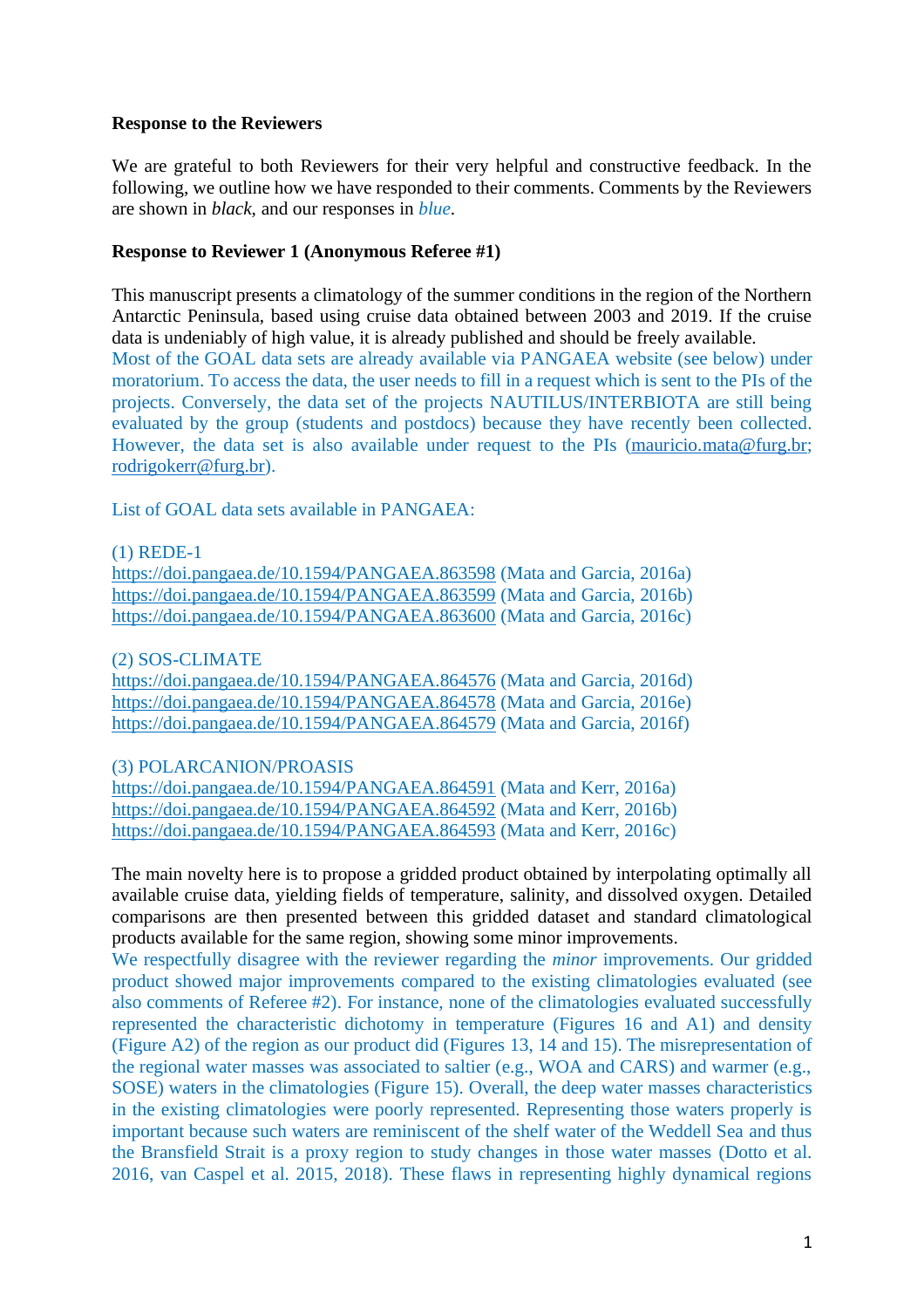could be a result of low-resolution gridding and large interpolation length-scales. These issues are partially overcome in our regional climatology, in which high-resolution gridding and smaller interpolation length-scales are used to better represent the highly-dynamical regions. Finally, as indicated by the Referee #2, "(...) the resolution of numerical models tends to increase, hydrographic data sets with high-resolution in space and time for model initialization and verification are needed desperately." Hence, the development of robust regional climatologies become even more important to attend that demand.

The geographical extent of the climatology is however extremely limited, questioning the need for this publication.

The current climatology is focused on the NAP region. The NAP zone is highly-dynamical in terms of oceanography and it is biologically extremely rich (Kerr et al., 2018a; Atkinson et al., 2020; Costa et al., 2020), being a relevant area that interconnect both the zonal (circumpolar connection of the Southern Ocean) and longitudinal (Subantarctic-Antarctic zones) flows. In addition, the areas around the Antarctic Peninsula have undergone significant atmospheric (Turner et al., 2005) and oceanic warming (Meredith and King, 2005) in the past few decades, which have affected both the water masses (Dotto et al., 2016; Ruiz Barlett et al., 2018) and the biology (Moline et al., 2004; Mendes et al., 2013; Ferreira et al., 2020) of the region, showing its sensitiveness to climate changes.

Regarding the oceanography, the bathymetric configuration of the NAP, mainly the Bransfield Strait, traps considerable amounts of Weddell Sea shelf waters (approximately 60-80% of the deep water mass mixture in the region is formed by LSSW and HSSW, important sources of Antarctic Bottom Water; Gordon et al., 2000; Dotto et al., 2016; Huneke et al., 2016; van Caspel et al., 2018), making it a good proxy region to analyse temporal variability of these shelf waters, giving its easier access and sea ice free conditions in most of the end-spring to early-autumn. The continental shelf of the western and southwestern Weddell Sea historically lacks in situ data due to thick sea ice cover year-round. Thus, the Bransfield Strait is key to analyse those water masses. Moreover, the shelf waters are showing freshening in many parts of the Southern Ocean (Jacobs and Giulivi, 2010; Hellmer et al., 2011; Azaneu et al., 2013; Schmidtko et al., 2014), and its monitoring is important to investigate causes and consequences of those trends. Furthermore, many glaciers at the NAP are still stable (opposite to the southern, West Antarctic Peninsula-WAP region), however if the ocean temperature and/or circulation change, this could lead to higher rates of glacial ice melting (Cook et al., 2016), affecting the regional oceanography and the local food web, with potential impacts on larger scales (Ferreira et al., 2020).

Regarding the biology, the NAP area is an important site for top predators feeding tied to both the abundant krill stock (Atkinson et al., 2020) and highly primary productivity (Costa et al., 2020). If the changes reported for the region continue (e.g., as sea ice cover and seasonality decline, land ice melting, atmospheric and oceanic temperature warming…), it is expected an imbalance or even a collapse in the regional food chain (Ferreira et al., 2020). Moreover, giving its importance, a proposal to make the NAP and the areas around the Antarctic Peninsula a marine protected area is being currently discussed (Hogg et al., 2020).

We also point out to the fact that the Antarctic community has a specific Working Group focusing on the West Antarctic Peninsula and Scotia Arc (WAPSA; [http://www.soos.aq/activities/rwg/wapsa\)](http://www.soos.aq/activities/rwg/wapsa) as part of the Southern Ocean Observing System (SOOS). Also, the study region is within the subarea 48.1 of the Commission for the Conservation of Antarctic Marine Living Resources (CCMLAR; [https://www.ccamlr.org/en\)](https://www.ccamlr.org/en),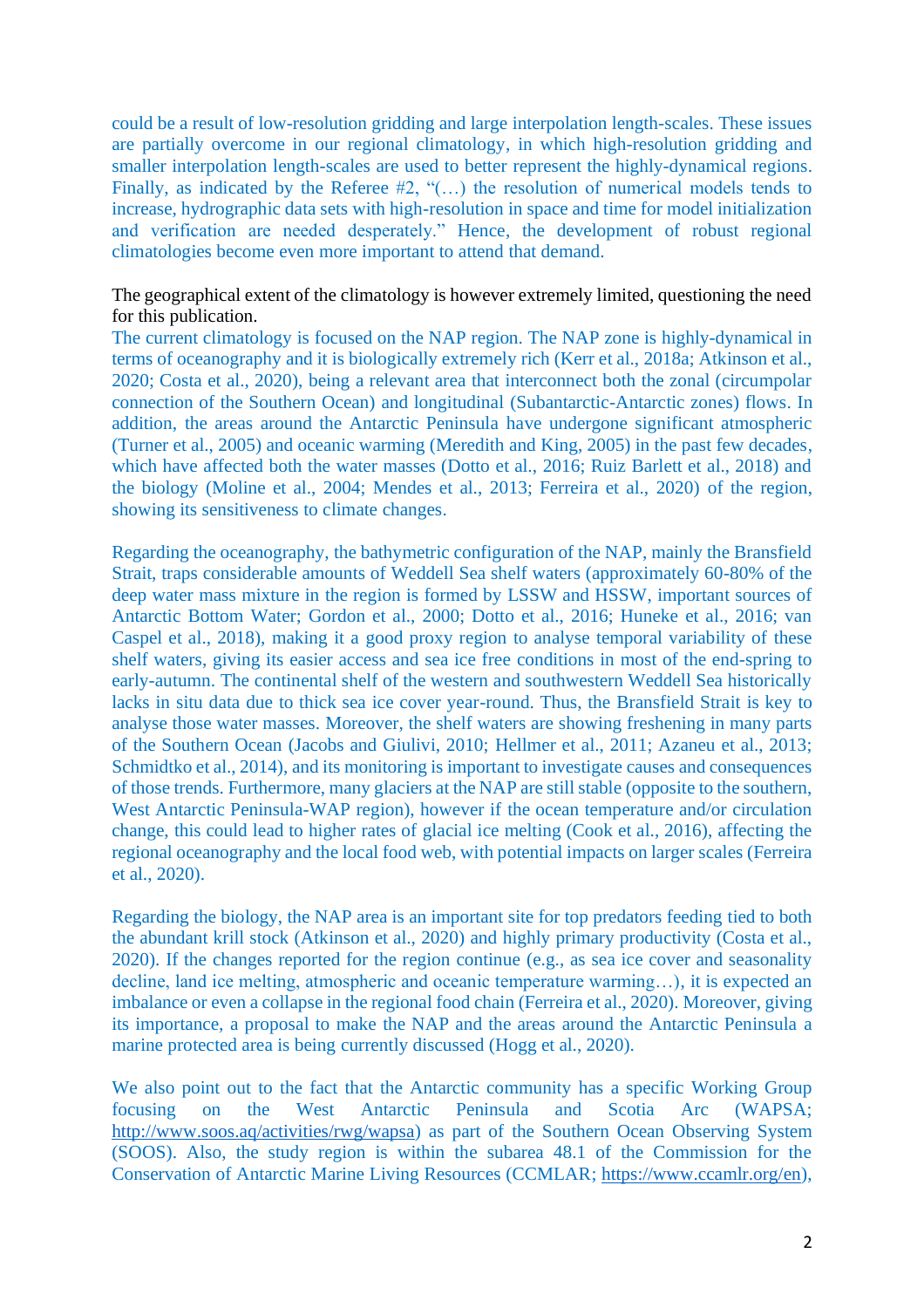which reinforces that a better understanding of the physical, chemical and biological processes is still a challenge in an area that connects different ecosystems under distinct regional and climate-driven influences. In addition, in recent years, different scientific groups published Special Issues about the WAP/NAP environments, highlighting the emerging needs to better comprehension of the region:

- 1) Polar Biology (2016) [https://link.springer.com/journal/300/volumes-and-issues/39-5;](https://link.springer.com/journal/300/volumes-and-issues/39-5)
- 2) Philosophical Transaction of the Royal Society A (2018) [https://royalsocietypublishing.org/toc/rsta/376/2122;](https://royalsocietypublishing.org/toc/rsta/376/2122)
- 3) Deep Sea Research II (2019) [https://www.sciencedirect.com/journal/deep-sea-research](https://www.sciencedirect.com/journal/deep-sea-research-part-ii-topical-studies-in-oceanography/vol/149/suppl/C)[part-ii-topical-studies-in-oceanography/vol/149/suppl/C](https://www.sciencedirect.com/journal/deep-sea-research-part-ii-topical-studies-in-oceanography/vol/149/suppl/C)

It is also worth to the mention the contribution of Henley et al. (2019). Variability and change in the west Antarctic Peninsula marine system: Research priorities and opportunities, published recently in Progress in Oceanography (https://doi.org/10.1016/j.pocean.2019.03.003).

Papers cited here (not included in the manuscript references):

- Atkinson et al. 2020 (Nature Climate Change; doi: 10.1038/s41558-018-0370-z)
- Ferreira et al. 2020 (Frontiers in Marine Science; doi: 10.3389/fmars.2020.576254)
- Hogg et al. 2020 (Nature; doi: 10.1038/d41586-020-02939-5)
- Jacobs & Giulivi 2010 (Journal of Climate; doi: 10.1175/2010JCLI3284.1)
- Schmidtko et al. 2014 (Science; doi: 10.1126/science.1256117)
- Turner et al. 2005 (International Journal of Climatology; doi: 10.1002/joc.1130)

The authors have chosen to use exclusively cruise data from the Brazilian High Latitude Oceanography Group (GOAL). This restricts highly the value and applicability of this dataset, as the climatology is then mostly limited to the shelf region with very little data along the continental slope surrounding the Northern Antarctic Peninsula. There is yet data available in this region, from Argo, from other cruises or from tagged seals and I assume there should be a lot more available than just what is presented in the NODC comparison in Fig. 9, at least for temperature and salinity.

Thank you for rising this issue, which was also pointed out by reviewer 2. In this sense, we agree that the final product robustness ought to be significantly improved by the inclusion of additional data sets. Hence, for the revised manuscript, we investigated the data sets available from different platforms to generate a revised product across the NAP, adjacent seas, and transitional zone environments, as suggested by the Referees #1 and #2. Taking into consideration their comments, we combined the GOAL data set with data from NODC (also known as World Ocean Database-WOD) and PANGAEA (both restricted to the period of 1990-2019, to cover the periods of high data standards of the World Ocean Circulation Experiment-WOCE, Climate and Ocean: Variability, Predictability and Change-CLIVAR, and Global Ocean Ship-based Hydrographic Investigations Program-GO-SHIP). We also included ARGO [\(http://www.coriolis.eu.org/\)](http://www.coriolis.eu.org/) and Marine Mammal Exploring the Oceans Pole to Pole (MEOP; [http://www.meop.net/\)](http://www.meop.net/) data to attend the suggestion from both Referees #1 and #2 regarding the expansion of the temporal representation. Therefore, after the inclusion of those data, we believe that the manuscript has been substantially improved.

Therefore, in attention to the comments from both Referees, we modified our manuscript/product by: (i) expanding our study region to include the areas of the southern Drake Passage, eastern Bellingshausen Sea, northwestern Weddell Sea, Powell Basin and South Orkney Island (Figure R1), and (ii) merging CTD data sets from GOAL, NODC/WOD,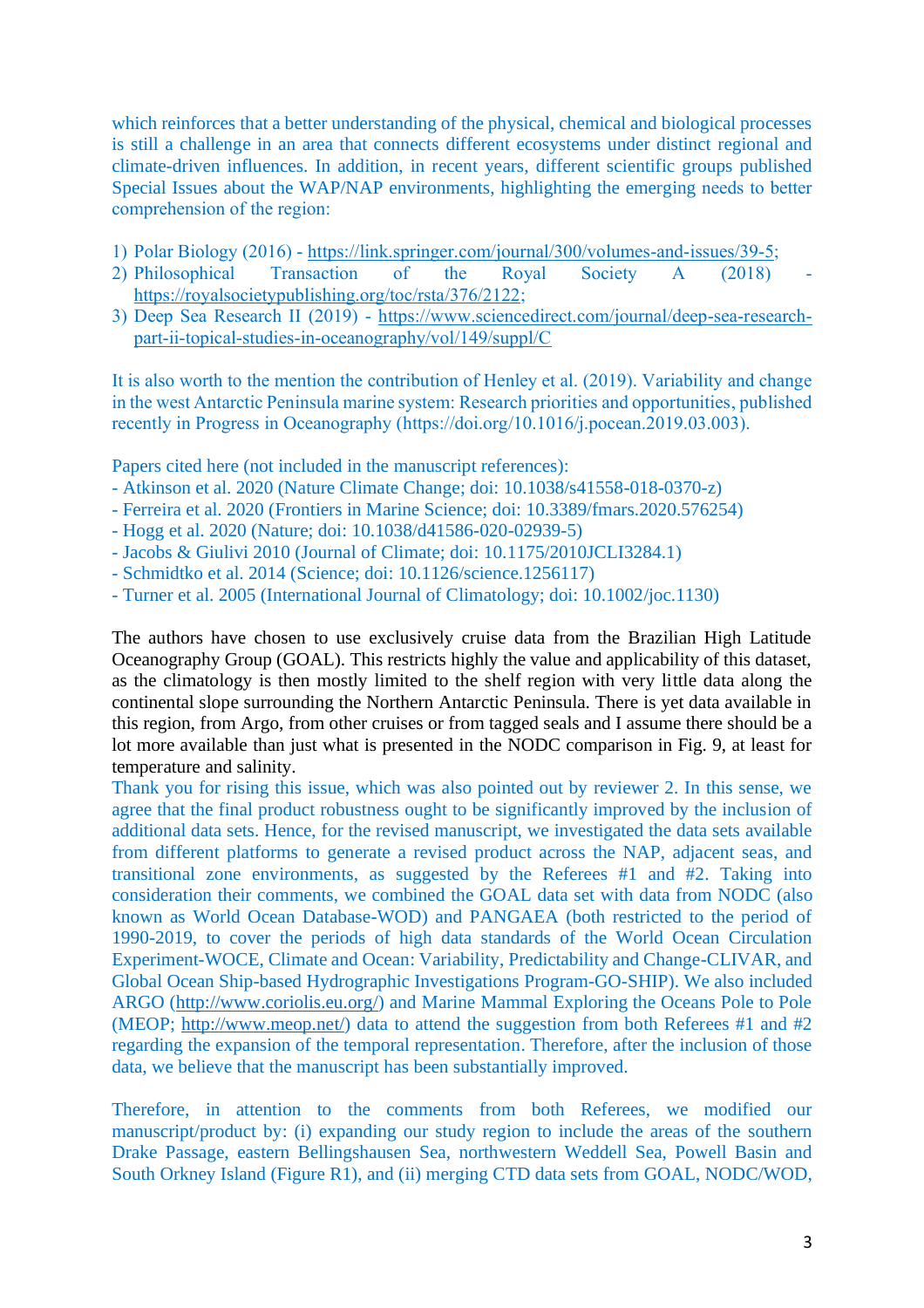PANGAEA, Hutchinson et al. (2020) at the Larsen C region, ARGO floats and MEOP. These two approaches increased our number of profiles from ~890 (GOAL only) to more than 37000 profiles (considering temperature only; Figure R2). The new expanded study region covers better the transitional oceanographic regimes between the adjacent areas and the NAP, hence, creating an improved climatology to represent in more details the oceanic features. In addition, the inclusion of data from other sources provided basis to create a seasonal climatology, as suggested by the Referee #2. The largest amount of data was provided by MEOP measurements, gathering year-round mainly in shallow coastal areas (Figure R1). The number of profiles generated by the marine mammals can be as high as 18 times, in winter, compared to the other data sources for this region (Figure R2, see temperature). However, most of the MEOP data are restricted to the upper 1000 m due to the physiology and behavior of the animals (Figure R3), and sensors for dissolved oxygen are yet not available. At least  $\sim$ 200 profiles of ARGO floats are provided per season for the study region (Figure R2), including within the Weddell Gyre (Figure R1). These floats measure data up to  $\sim$ 2000 m depth. These caveats have impacts on deeper water masses representations and on the oxygen field, mainly from Autumn to Spring when the coverage of CTD profiles is lesser than Summer. A "caveat" section is included in the revised manuscript to describe clearly the limitations of the new product.

We note that even with the addition of more data, the area of the western Weddell Sea is still poorly sampled (Figure R1). Due to this lack of representation, we masked that region from the climatology. Even though, this new product represented well the study region and it is easy to use for quick investigation and validation of ocean model outputs. An additional feature of our product is the representation of the flow patterns of Weddell Sea shelf waters toward the Bransfield Strait, showing the strait as a proxy region to study temporal changes of those shelf waters properties (Gordon et al., 2000; Dotto et al., 2016; van Caspel et al., 2018).

The validation of the product with CTD measurements has also been made and it is included in the revised manuscript. Comparisons against different climatologies were also made to show the improvement of our high-resolution regional products.

Papers cited here (not included in the manuscript references): - Hutchinson et al. 2020 (Journal of Geophysical Research; doi: 10.1029/2019JC015855)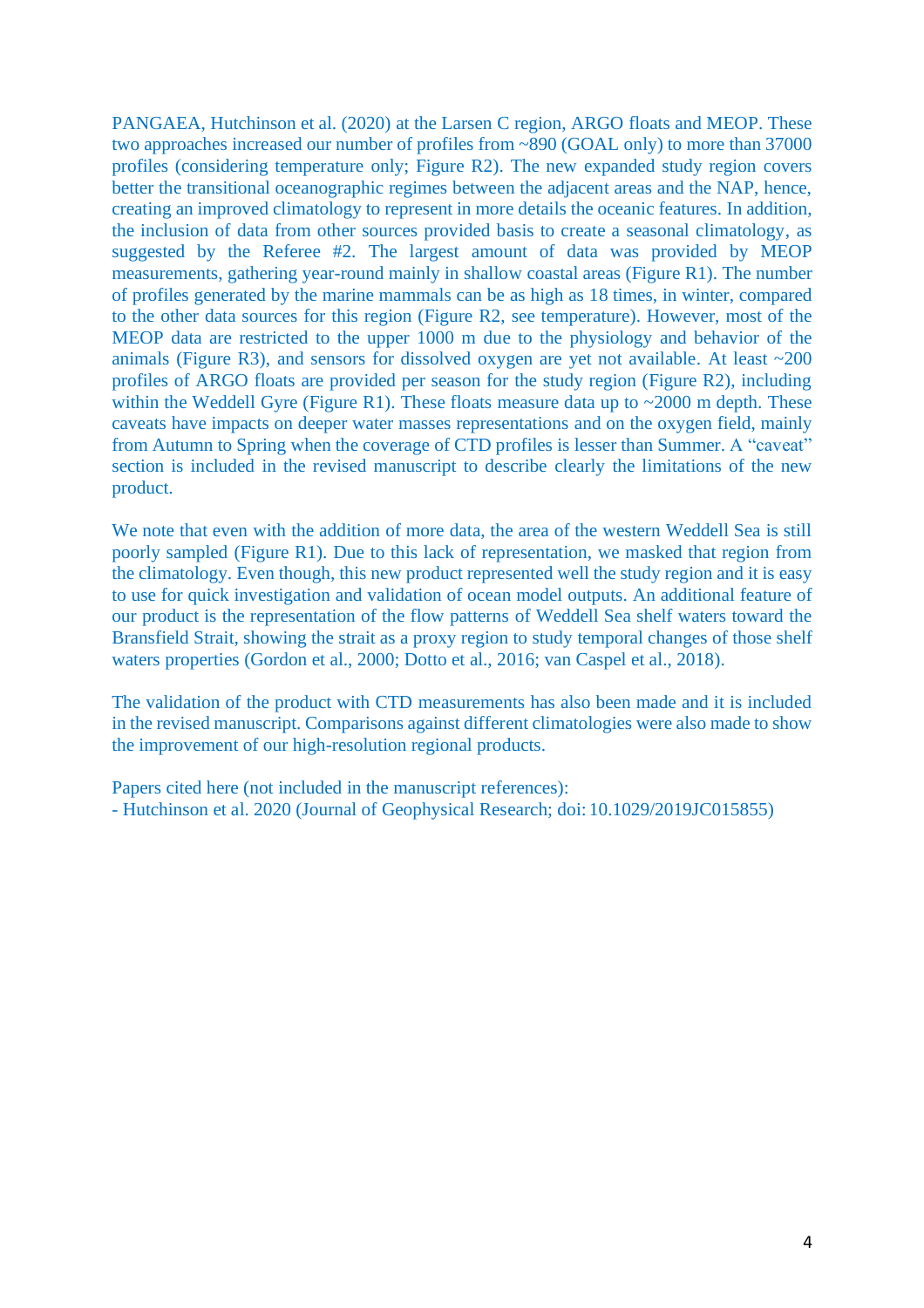

Figure R1. New study region covering the area limited to 42˚-68˚W and 59.5˚-66˚S, including the southern Drake Passage, eastern Bellingshausen Sea, northwestern Weddell Sea, Powell Basin and South Orkney Island, and profiles' location included in the new climatology. For this revised version, we merged data from CTD (blue), MEOP (red) and ARGO (green) in different periods of the year (a, Summer; b, Autumn; c, Winter; d, Spring). We note, however, that the western Weddell Sea is still poorly sampled, and high interpolation errors could be found in that region. Consequently, we removed those areas of high errors from the final product. Isobaths of 500, 1000, 3000 and 5000 m are shown by grey solid lines.



Figure R2. Histogram of the number of profiles per season for the different platforms and hydrographic properties for the extended study region shown in Figure R1. Note the different scale in y-axis for the dissolved oxygen. The total number of profiles for each property is given in the title of each panel. The total number of profiles per season is shown in the right upper corner of each panel, and the number of profiles per platform is given in the left upper corner according to CTD (blue), MEOP (red) and ARGO (green).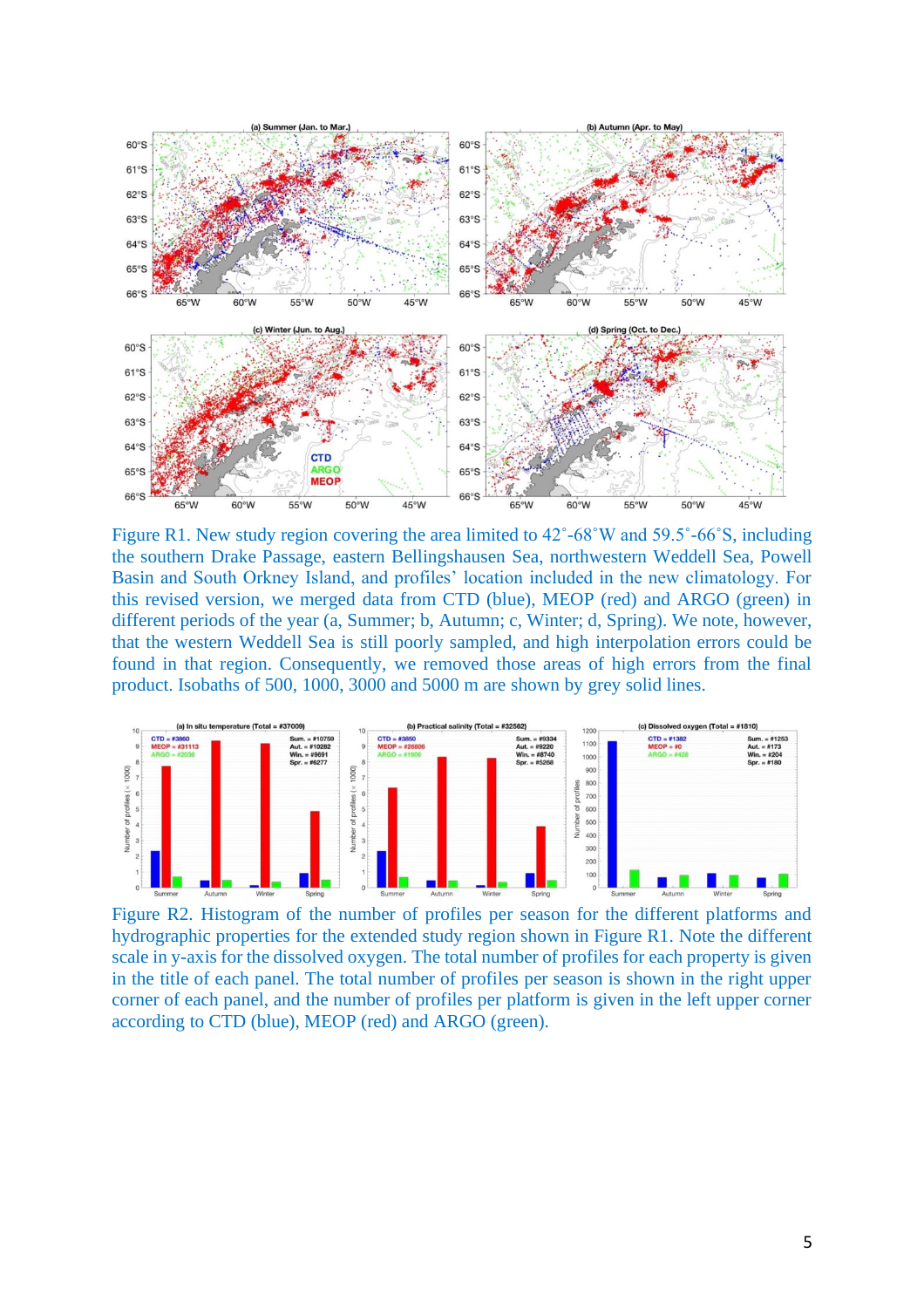

Figure R3. Number of samples per depth. First row represents in situ temperature measurements, middle row is for practical salinity and bottom row is for dissolved oxygen. The first column (from the left to the right) shows the profiles considering all platforms, the second column is for CTD, the third column for ARGO and the fourth column for MEOP. Note the different x-axis scales between platforms and for the dissolved oxygen. The line colours represent the seasons: Summer (red), Autumn (cyan), Winter (blue) and Spring (green).

In conclusion, I do not see enough novelty in this publication to warrant publication, as it is not sufficiently exhaustive in the data it incorporates and as it focuses on a region and season that is too limited. I therefore recommend rejection of this manuscript.

We thank again the Referee #1 for taking time to review our manuscript and for the many suggestions. We accepted his/her/their suggestions, and we improved the amount of data, expanded the study region and incorporated a seasonal varying climatology for this important and unique area of the Southern Ocean, which can provide insights on the temporal variability of the sub-optimally sampled Weddell Sea shelf waters. We hope that our responses and efforts to improve this manuscript are enough to change the Reviewer's opinion and consider this work worth of publishing.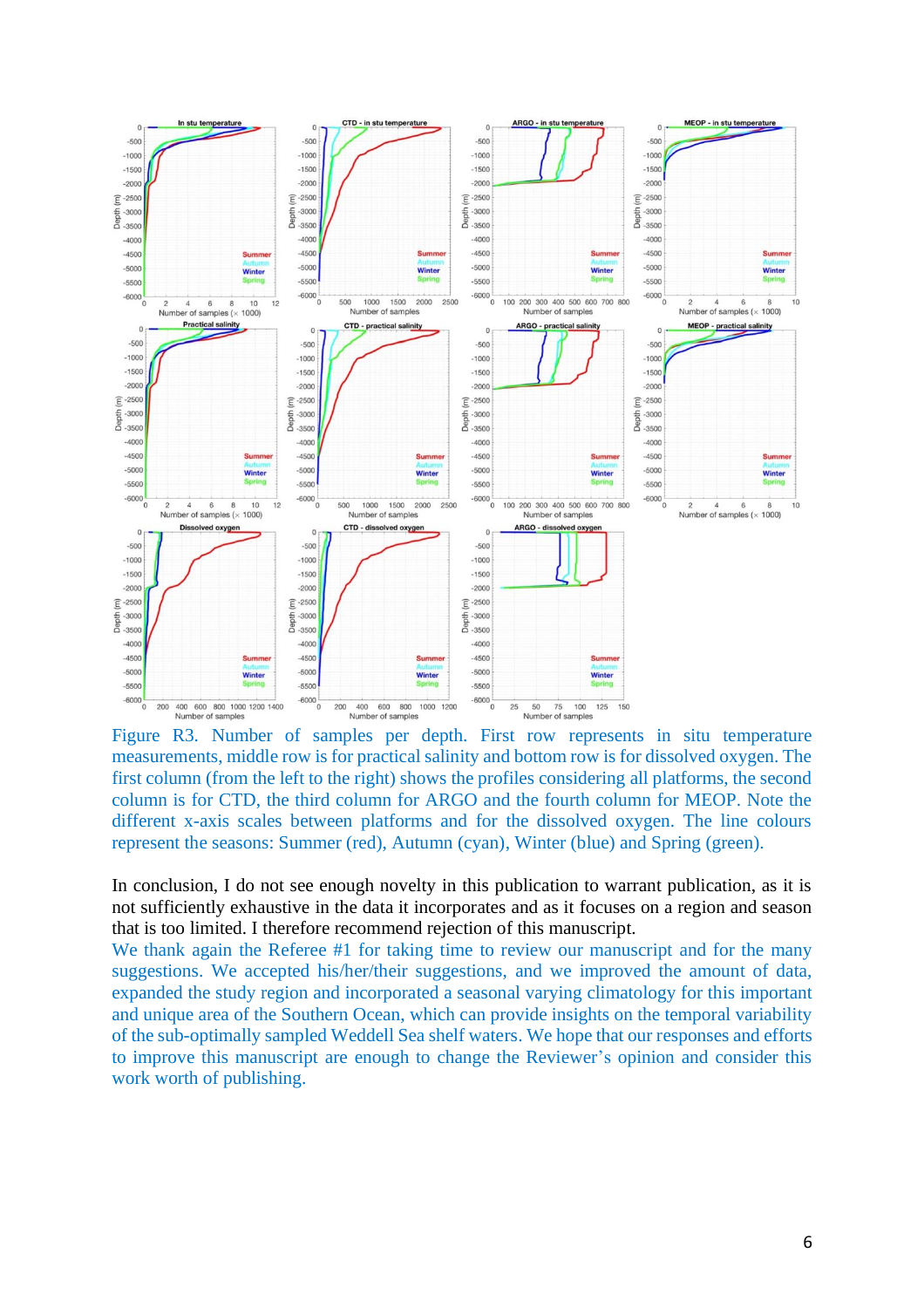## **Response to Reviewer 2 (Dr. Hartmut Hellmer, [hartmut.hellmer@awi.de\)](mailto:hartmut.hellmer@awi.de)**

The submission introduces a gridded hydrographic data set of conservative temperature, absolute salinity, and dissolved oxygen as the mean of austral summer conditions of the period 2003-2019 at the Northern Antarctic Peninsula (NAP). Controlled by complex geography and bottom topography, water masses from Bellingshausen Sea, Weddell Sea, and the Antarctic Circumpolar Current (ACC) meet in Bransfield Strait (BS) creating a unique mixture, which supports high stocks of krill. The latter might be threatened by climate change, which shows one of the strongest signals in Antarctica at the Antarctic Peninsula. The comparison with existing climatologies, based on observations and numerical modelling, unveils some deficiencies of the existing products mainly caused by the lack of spatial resolution. As the resolution of numerical models tend to increase, hydrographic data sets with high-resolution in space and time for model initialization and verification are needed desperately.

We thank Dr. Hartmut Hellmer for taking time to perform this detailed review and for his positive feedback about our work. We followed his suggestions and improved our product by: (i) combining different data sets such as NODC/WOD, PANGAEA, GOAL and Hutchinson et al. (2020; measurements collected off Larsen C Ice Shelf) to improve the representation of the study region based on a larger period (i.e., 1990 to 2019) and more areas; (ii) evaluating the inclusion of MEOP and ARGO data sets to adjust the climatology to show temporal resolution as well; and, (iii) extending the representation of the climatology to areas of eastern Bellingshausen Sea, southern Drake Passage, northwestern Weddell Sea continental shelf and Powell Basin. All considerations are discussed below.

Having said this, the presented climatology is an improvement which comes, however, with three caveats:

1. The geographic focus on Bransfield Strait, leaving out – more or less - important regions like the eastern Bellingshausen Sea, southern Drake Passage, northwestern Weddell Sea continental shelf, and Powell Basin.

The initial focus was the Bransfield and Gerlache straits because these are the main regions of the NAP and have been extensively covered by the GOAL group. However, by adding the new data sets as mentioned above, we have more information to represent the transitional areas between the adjacent regions cited by the Referee and the NAP. Thus, these important regions are now included in the new version of the product/manuscript (see Figure R1). We expanded the product to cover the coordinates  $42^{\circ}$ -68°W and  $59.5^{\circ}$ -66°S. The grid spacing (~10 km) was kept the same and the vertical levels were reduced to 90 levels between 5 m depth to 6000 m depth, with spacing increasing from 5 m in the top 50 m depth to 500 m below 4000 m depth. Given the spatial limitation of CTD measurements compared to ARGO and MEOP (Figure R3), the product has now considerably less data for deeper depths than 2000 m for the Weddell Sea, Bellingshausen Sea and Drake Passage. A section describing the caveats of the new product is included in the revised manuscript.

2. The lack of temporal, at least, seasonal resolution. E.g., only in central BS basin bottom temperatures are close to the surface freezing point (Fig. 12a), indicating some remnants of either local or remote wintertime convection - plus advection.

The temporal representation in the Southern Ocean is now possible with the inclusion of ARGO and MEOP data sets. However, we point out to the fact that although the amount of ARGO data is relatively high offshore of the shallow bays (i.e., from the open ocean to the continental slope; Figure R1), the profiles are depth-limited to 2000 m (Figure R3). Similarly, the amount of MEOP data is relatively high on coastal waters of the NAP and eastern Bellingshausen Sea (Figure R1), but they too have a depth limitation between  $\sim$  500 m to  $\sim$  1500 m (Figure R3).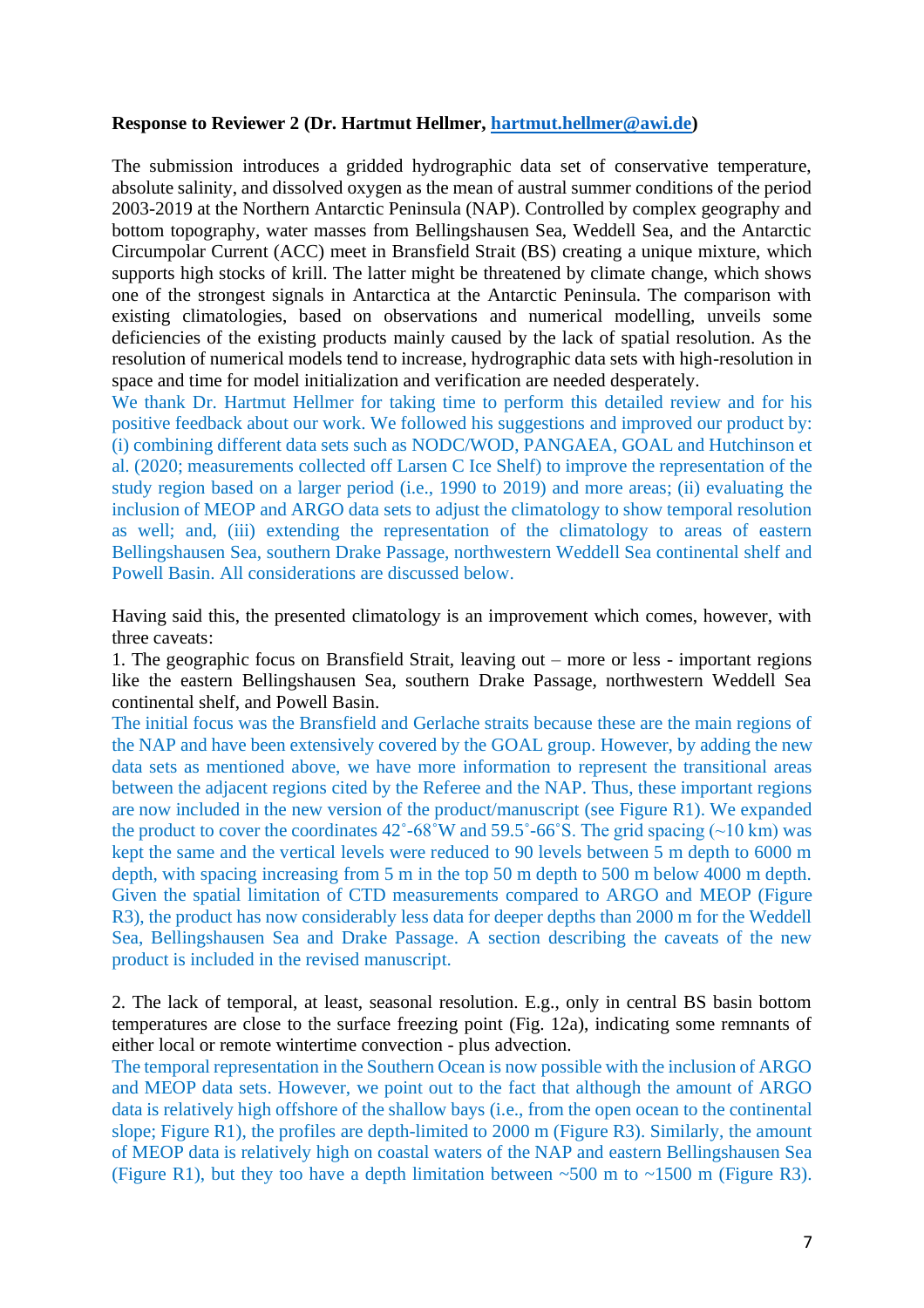Having said that, we included both ARGO and MEOP data sets to create a seasonal climatology, at least, for the upper ocean. Most of the deep profiles are possible only by CTD casts (Figure R3), which are reduced in all seasons when compared to summer (Figure R2). With the development of deep ARGO, one expects a better representation of the deep basins. Therefore, we created a seasonal climatology (i.e., Summer, Autumn, Winter and Spring) to cover more regions and we also included more data to have a higher reliability of the study region. Given the limitations of dissolved oxygen data (mostly collected by CTD and currently by ARGO), this property has less coverage than temperature and salinity. This is also a caveat, and it is discussed in the revised manuscript.

3. The restriction to GOAL cruises. Knowing that members of the institute participated in two Brazilian comprehensive hydrographic surveys to the northwestern Weddell Sea in 2000 and 2001 onboard of Ary Rongel, I wonder why this data is not included, which would fill the 'data void' to the east (Powell Basin) in the presented climatology.

The data mentioned by the Referee are now included in the new product, which also counts with many historical data from different sources to reduce these areas of 'data void'. Previously, we were working with ~890 hydrographic station from GOAL collected between 2003-2019. Now, after the inclusion of the different platforms, increasing the time span (1990- 2019) and expanding the study area, our data set increased up to ~37000 profiles (Figure R2). With this richer data set, we can cover more areas than before, and we could attend the referee suggestions regarding the inclusion of more data/platforms, expansion of the study region and expansion of temporal representation.

Numerical models with a regional focus and, thus, high-resolution gain momentum. However, they need to consider the formation area of the water masses flowing towards the area of interest and, for model validation, at least a seasonal resolution. Thus, the presented climatology is of minor value and needs to be extended in space and time. This could be achieved either by combining the GOAL climatology with larger-scale climatologies or to collect more hydrographic data from different sources and platforms to create a comprehensive data set for the continental shelf fringing the whole Antarctic Peninsula.

We thank Dr. Hellmer for his suggestion. We expanded the study area to cover more regions adjacent to the Antarctic Peninsula (Figure R1). However, some dense water mass formation areas, such as the western Weddell Sea, are historically undersampled due to the thick sea ice cover most of the year. Even marine mammals seem to avoid those areas (Figure R1). Thus, the interpolation in this region created larger errors, not useful to validate the ocean models. Because of that, we masked these areas in our regional climatology. The extension of the study region, however, highlights even better now the flow tracks of dense shelf waters toward the Bransfield Strait in the different seasons.

Nevertheless, I recommend publication of this submission with moderate revision – if possible – because:

1. The GOAL climatology might be of significant value for marine biology, focused on krill and its predators in the NAP area.

2. The GOAL climatology documents the continuous efforts of an institute, which is not a polar institute per se, to build up high standards in education and Antarctic field activities, which are comparable to other polar institutes worldwide.

We are grateful to Dr. Hellmer for considering the manuscript worth of publication after some moderate review. We are especially grateful to him for highlighting the efforts of a relatively small group, which has been working tirelessly in the region for the last 20 years, even considering all possible logistical, financial and human resources barriers. The regions